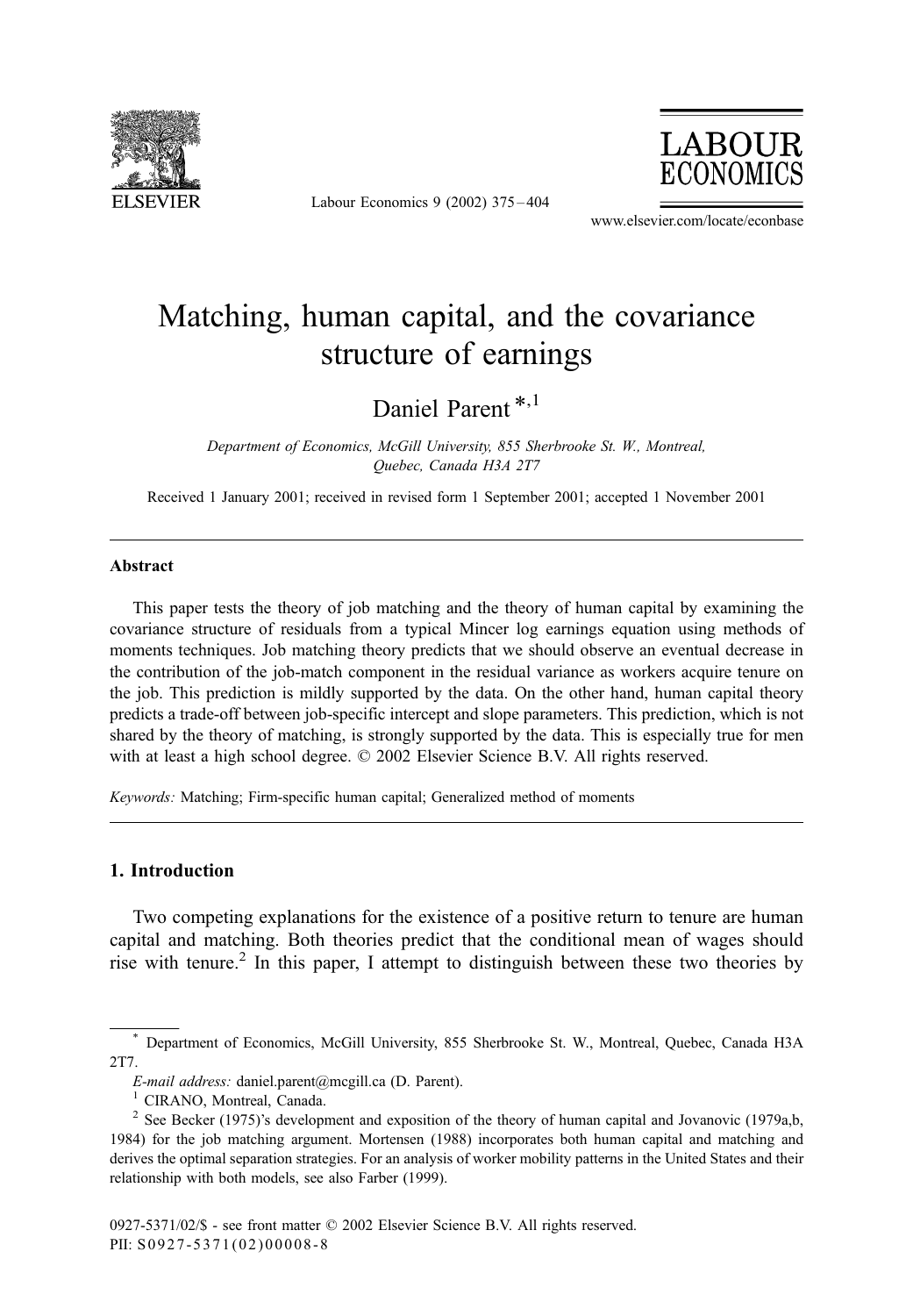focusing on their implications for the covariance structure of earnings. Using data from the National Longitudinal Survey of Youth (NLSY) over the period 1979– 1996, I find strong evidence of a negative correlation between job-specific wage growth and the jobspecific intercept, a prediction of the theory of human capital that is not shared by the theory of job matching.

The existence of a return to employer tenure has been a subject of controversy over the last 15 years. Although ordinary least-squares estimates indicate a positive relationship between wages and tenure (e.g. Mincer and Jovanovic, 1981), endogeneity problems have led researchers to develop estimation methods that account for the fact that firm seniority is likely to be correlated with unobservable factors, such as the quality of the worker/firm match. Using data from the Panel Study of Income Dynamics (PSID), Abraham and Farber (1987), Altonji and Shakotko (1987), and Altonji and Williams (1997) find no evidence of a significant return to tenure, while Topel (1991) finds large returns. With data from the National Longitudinal Survey of Young Men, Marshall and Zarkin (1987) also find quite a small tenure effect once they empirically control for the selection process by which only acceptable wage offers on the current job are ever observed. Other authors have focused on the importance of industry-specific capital as a factor of wage growth. With data from the Displaced Worker Surveys, Neal (1995) finds that tenure with the predisplacement employer is positively correlated with the wage earned in the post-displacement job only for those workers who stay in the same industry, a result that is difficult to reconcile with the view that tenure measures only the accumulation of firm-specific skills. Using data from the PSID and the NLSY, Parent (2000) finds that by creating a measure of industry tenure and adding this measure to the log-wage equation, the firm tenure effect all but disappears.

At a theoretical level, MacLeod and Malcomson (1993) find, in a simple model with competitive contract formation, that a positive or negative return to seniority can occur, depending on the nature of specific investments and the structure of market returns for human capital.

Thus, we can see that finding no return to firm seniority when estimating a wage regression cannot necessarily be interpreted as evidence against the importance of firmspecific investments in an employment relationship. For one thing, it might simply reflect the fact that firms are paying the full costs of such investments as well as reaping the full returns. Hence, working with the first conditional moments of wages may not be the appropriate or more convincing way of assessing the relative importance of human capital vs. matching. In previous work, Hause (1980) modeled the second moments of wages, their variances and covariances, to test the prediction of the general human capital model that those who invest more should have both a steeper slope and a lower intercept in their wage profile. This prediction implies that the covariance between these two individual-specific parameters should be negative. In this paper, I extend Hause's approach by introducing jobs into the analysis. It is then possible to isolate a similar key prediction of human capital theory that there should be a trade-off between the jobspecific intercept and the tenure slope. Other things being equal, those who start out with a lower salary invest more in human capital and consequently should have a steeper slope. In contrast, the pure theory of matching does not predict such a trade-off within